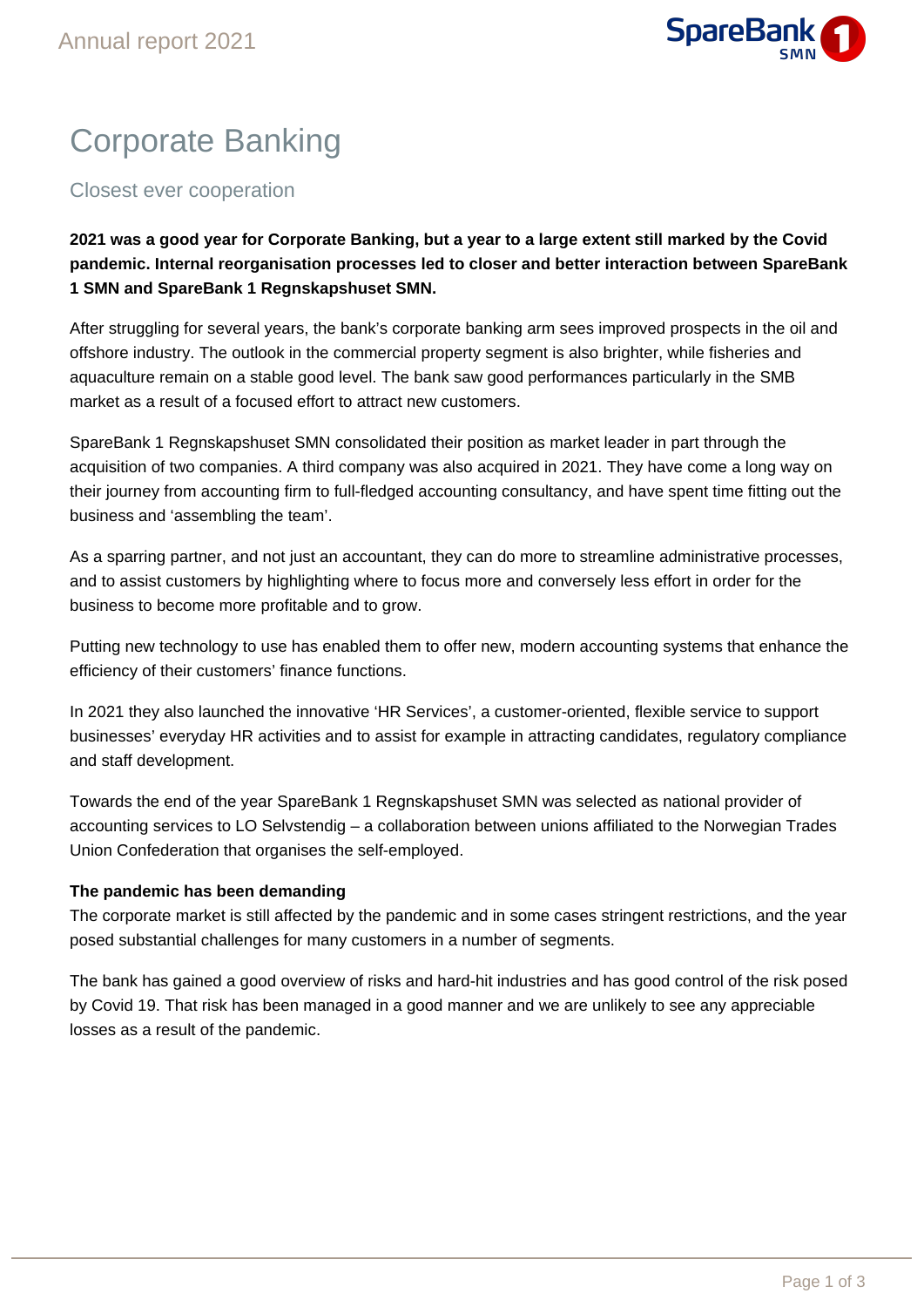



"More so than the preceding year, 2021 made clear who have been most affected. We are comfortable in a crisis situation, and in that sense we differ from other banks. We have been there, supporting business and industry the whole way, and have witnessed tremendous growth in customers and market share alike", says Vegard Helland, executive director at Corporate Banking.

SpareBank 1 Regnskapshuset SMN have spent much time managing the Covid situation and in particular the various compensation arrangements put in place by the government.

"Here we have played a key role for many customers by getting to grips with the rules in order to advise customers on the opportunities available. We have performed an important control function by checking that the basis for compensation sought by customers has been correct. This has been a wide-ranging task, but at the same time a natural role for us to play as the individual business's closest sparring partner", says Arne Nypan, CEO at SpareBank 1 Regnskapshuset SMN.

### **Co-location yields results**

Co-locating business lines in finance centres at several locations across the region has made it simpler to provide a more coherent offering. In contrast to many other institutions, SpareBank 1 SMN can offer corporate clients both banking and accounting services.

Over the year advisers have focused on making the entire array of products available to their customers. The breadth of the product range is a competitive advantage and it is crucial that customers see the value of our coherent, overall approach.

"Co-location of offices has resulted in closer cooperation between the bank and the accounting arm. We have got to know each other better, we work more closely than ever and we have become more customer oriented. This simplifies everyday life for our customers who feel that they benefit from better advice and a more coherent offering", says Vegard Helland.

"Together we have developed the concept 'Bank+Accounts', and additional novel customer concepts will be launched in the period ahead. We are making every effort to offer banking services through the accounting systems already in use by customers today and we continually embrace new technology," says Arne Nypan.

Co-location is also a feature of the digital channel inasmuch as SpareBank 1 Regnskapshuset SMN's web pages are now part of smn.no.

### **Sustainability on the agenda**

"We devote much effort to sustainability and its significance for business and industry and the bank. We have done much to map the sustainability picture in a number of segments in order to better understand what it means for our customers", says Vegard Helland.

The results from SpareBank 1 SMN's sustainability barometer show that the crisis is larger than much of business and industry's understanding of it. The focus ahead will accordingly be on enhancing competence within the group so that advisers are better able to help clients in their green transition.